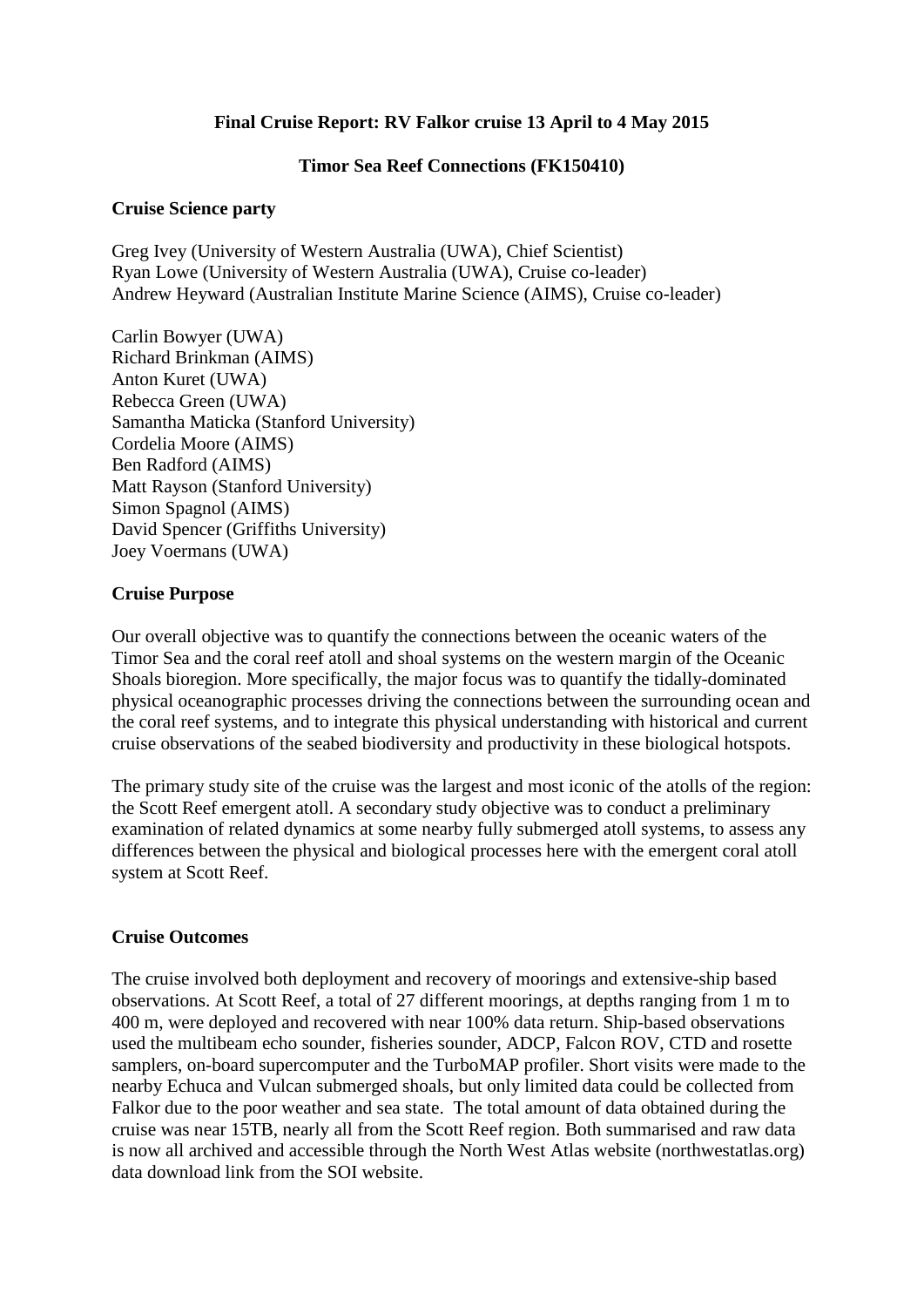The major driving force for flow in the region is the tide, and the strength and time-variability of this flow around Scott Reef and in the lagoonal systems of both North and Scott Reef was accomplished by the combination of mooring data, ship-based observations, and high resolution non-hydrostastic numerical modelling. In the 400 m deep channel separating North and South Scott, flows exceeding 1.5 m/s varying in opposite directions every 6.2 hr were observed, with the peak in flow being subsurface and associated with the topographic channelling of the tidal flow through the steep-sided channel. Strong internal waves were observed in this channel with amplitudes up to 75 m. Intense turbulence and vertical mixing was observed in the channel, with measured vertical mixing rates or diffusivities as high as 100 times more intense than in the oceanic waters surrounding the Scott atoll system (Rayson et al 2016a,b). From a physical oceanography point of view, the region is a flow and mixing hotspot.

These same tidal flows also drive strong exchange into and out of the lagoon systems. The large South Scott Reef lagoon had a mean depth of 45 m and was found to have two major exchange regions via channels at the northwest and southeast. With flow directions reversing, but over just 6.2 hr, water was drawn from offshore depths as much as 50 m deep and transported as far as 5 km horizontally to be pumped directly into the lagoon. During the reverse or ebb phase, the same water is not drawn out of the lagoon, there is effectively a next exchange or flushing time of approximately 12 days. There is thus a clear mechanism for deeper nutrient rich water to be moved from the open ocean into this system on timescale of the order of 10 days. ROV habitat measurements showed strong spatial correlation with lagoonal tidal flows and the occurrence of and transition between major benthic reef and fish communities.

Post to FK150410 cruise, Scott Reef has been affected by a significant and wide spread coral bleaching event. This has lead to a follow up cruise to Scott Reef by AIMS and a revisit of a number of the shallow and deep-water sites surveyed in April of 2015. The data collected by FK150410 in conjunction with this new information has made a significant new scientific contribution to understanding the causes nature and extent of coral bleaching in deeper reef communities.

# **Presentations**

Ocean-coral reef connectivity: physics meets biology, G. Ivey, Ecole Normale Superieure de Lyon, Lyon, France (3/7/2015).

Ocean- reef interactions, Scott Reef, Western Australia: physics meets biology, G. Ivey, Scottish Association for Marine Science (SAMS), Oban, Scotland, (8/9/ 2015)

Part North West Atlas presentation, C. Moore, A. Heyward and B. Radford, Charles Darwin University, Darwin (03/05/2016)

Part of North West Atlas Presentation. C. Moore, A. Heyward and B. Radford Atlas of living Australia workshop, Perth (27/05/2016)

Innovations in the use of multibeam data for habitat analysis, B. Radford and A. Heyward, Woodside Science Innovation Workshop, Perth (10/11/2015)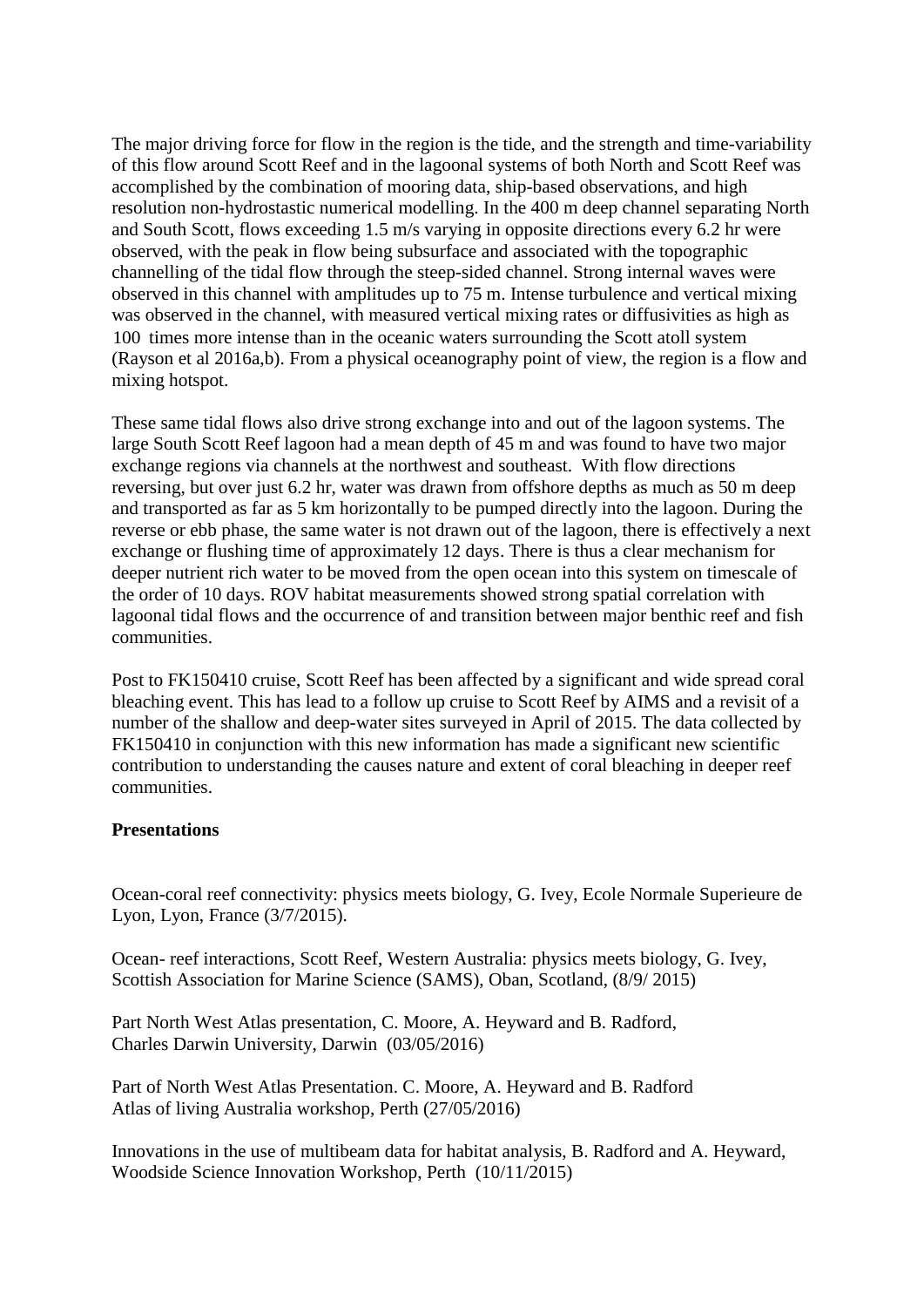Innovation in spatial analysis using examples from Scott Reef and the Kimberly's, J. Miller, M. Puotinen, M. Thumbs, B. Radford, A. Heyward, Woodside Science Seminar Series Perth (25/11/2016)

Hydrodynamics and thermal regime of a shallow reef-atoll rim, S. Maticka, 2016 Ocean Sciences Meeting, New Orleans, USA, (23/2/2016)

Part of North West Atlas presentation, C. Moore, A. Heyward and B. Radford PTTEP Australia Science Seminar, Perth (26/03/2016)

Oceanic Drivers of a remote atoll reef system: Browsing Scott Reef, Western Australia, R. Lowe, Shell EMI Seminars, Perth (10/5/2016)

Observations of high-frequency internal waves and strong turbulent dissipation rates generated by a constriction between two coral atolls, M. Rayson, 8<sup>th</sup> International Symposium on Stratified Flows, San Diego, (29/8/2016)

# **Publications**

*List any conference or journal papers, including those planned or proposed, or in draft*

Rayson, M., Bluteau, C.E., Ivey, G.N. and N. Jones (2016a) Observations of high-frequency internal waves and strong turbulent dissipation rates generated by a constriction between two coral atolls. Paper to be presented at 8<sup>th</sup> International Symposium on Stratified Flows, San Diego, August 2016.

Rayson, M., Bluteau, C.E., Ivey, G.N. and N. Jones (2016b) Observations of high-frequency internal waves and strong turbulent dissipation rates generated by a constriction between two coral atolls. Journal of Geophysical Research Oceans, in preparation.

Green, R. et al. (2016) Internal-tide driven nutrient and heat fluxes to an atoll lagoon. Journal of Geophysical Research Oceans, in preparation.

Maticka, S. et al. (2016) Thermodynamics of a macrotidal shallow atoll reef rim. Journal of Geophysical Research Oceans, in preparation.

Gilmour, J. et al.(2016) The nature and extent of deep water coral bleaching in Scott Reef Lagoon. In prep Cite J and Nature Reports

Cappo, M et al. Hydroacoustic models of primary productivity, habitat and fish assemblages in Atoll lagoon and oceanic shoal environments. (2016) Ecologia , in preparation

Radford, B.T and Heyward, A. (2016) Using repeat multibeam hydroacoustic surveys to measure structural dynamics of deep coral reef environments. Coral Reefs, in preparation

#### **Preliminary/Potential outcomes**